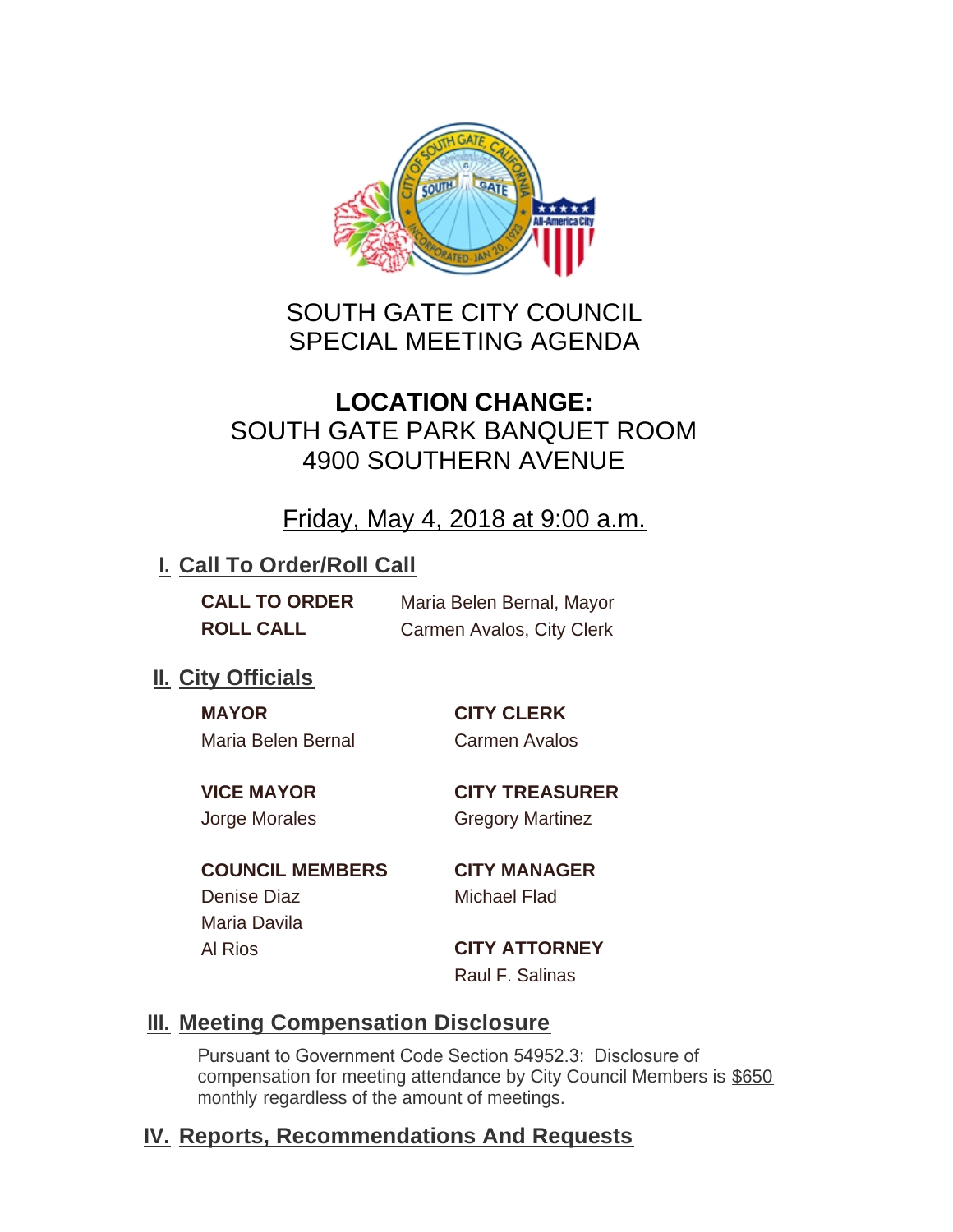#### **1. Presentations Of City Departments' Overviews And Accomplishments From Fiscal Year 2017/18**

The City Council will consider receiving and filing presentations from City staff related to department overviews and accomplishments from Fiscal Year 2017/18. (ADMIN)

Documents:

#### [ITEM 1 REPORT 050418.PDF](http://cityofsouthgate.org/AgendaCenter/ViewFile/Item/5872?fileID=12314)

#### **2. Presentations Of Fiscal Year 2018/19 Municipal Budget; Capital Improvement Program; And Economic Development Efforts**

The City Council will consider allowing staff to make presentations on the City's Municipal Budget, the Capital Improvement Program (CIP) and the City's economic development efforts. (ADMIN SVCS)

Documents:

#### [ITEM 2 REPORT 050418.PDF](http://cityofsouthgate.org/AgendaCenter/ViewFile/Item/5873?fileID=12315)

#### **3. Discussion And Input On Strategic Planning And Goal Setting**

The City Council will consider discussing and providing input on the following strategic planning topics: (ADMIN)

- a. City Council expectation of staff;
- b. How the City Council works together; and
- c. City Council goals for Fiscal Year 2018/19.

Documents:

#### [ITEM 3 REPORT 050418.PDF](http://cityofsouthgate.org/AgendaCenter/ViewFile/Item/5874?fileID=12316)

#### **4. Discussion And Input On Certain Sections Of Chapter 11.51 (Permits And Procedures), Of Title 11 (Zoning), Adopting A Revised Discretionary Review Process And Thresholds For Potential New Development Projects Citywide**

The City Council will consider discussing and providing input on amending certain Sections of Chapter 11.51 (Permits and Procedures), of Title 11 (Zoning), of the South Gate Municipal Code adopting a revised discretionary review process and thresholds for potential new development projects citywide. (CD)

Documents:

#### [ITEM 4 REPORT 050418.PDF](http://cityofsouthgate.org/AgendaCenter/ViewFile/Item/5875?fileID=12317)

#### **5. Provide Staff With Direction Regarding The New Home Beautification Program**

The City Council will consider providing staff with direction regarding the proposed Home Beautification Program. (CD)